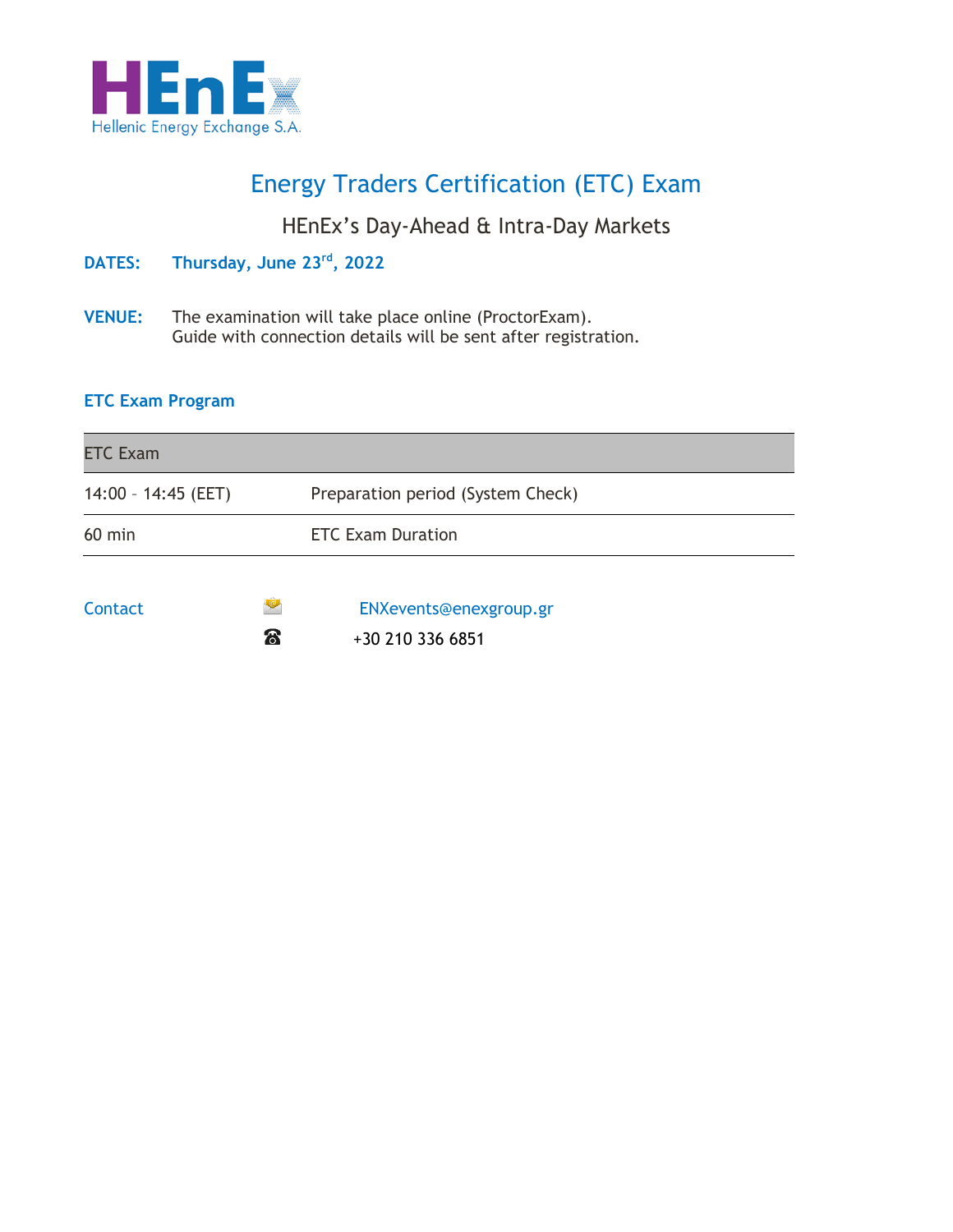## ETC Exam overview and registration process

#### **Overview**

The study material for ETC examination can be found [here.](https://www.enexgroup.gr/web/guest/training) The examination focuses on the regulatory framework of HEnEx's Spot Markets (DAM/IDM), trading practice and main functions of the WebTrader application. The examination uses the multiple-choice test system and it will be held either in English or Greek<sup>1</sup>.

#### **Objectives**

The exams are conducted according to the relevant HEnEx Decisions. Exam objectives can be found at Decision 2: ["Professional competence of Participants' Certified Energ](https://www.enexgroup.gr/documents/20126/144557/20200507_Decision_02_EN.pdf)y Traders participating in the [Day-Ahead & Intra-Day Markets of HEnEx](https://www.enexgroup.gr/documents/20126/144557/20200507_Decision_02_EN.pdf)".

#### **Pricing**

The Certification Fee is €150 (not subject to VAT charges).

The fee needs to be deposited to HEnEx's Bank Account until Monday 20/06/2022. The deposit information field should include the text **"HEnEx Energy Traders Certification Exam"**.

#### **HEnEx's Bank account details**

Beneficiary: Hellenic Energy Exchange S.A. Bank: National Bank of Greece S.A. IBAN: GR69 0110 0440 0000 0440 0291 144 SWIFT: ETHNGRAA

#### **Registration Process**

1. Registration

For your participation, please register [here](https://www.enexgroup.gr/el/web/guest/etc-exams-registration-form) by Monday 20/06/2022 15:00EET. You are kindly requested to fill in your personal information in English. After this time, no registration application will be processed.

#### 2. Payment Notification

After registering online, examinees should deposit the certification fee at HEnEx's Bank Account and send a copy of the deposit receipt to [ENXevents@enexgroup.gr,](mailto:ENXevents@enexgroup.gr) along with the required information listed below:

- Company's name
- Tax Registration Number
- Company address

<sup>1</sup> Exam questions & answers will be bilingual.